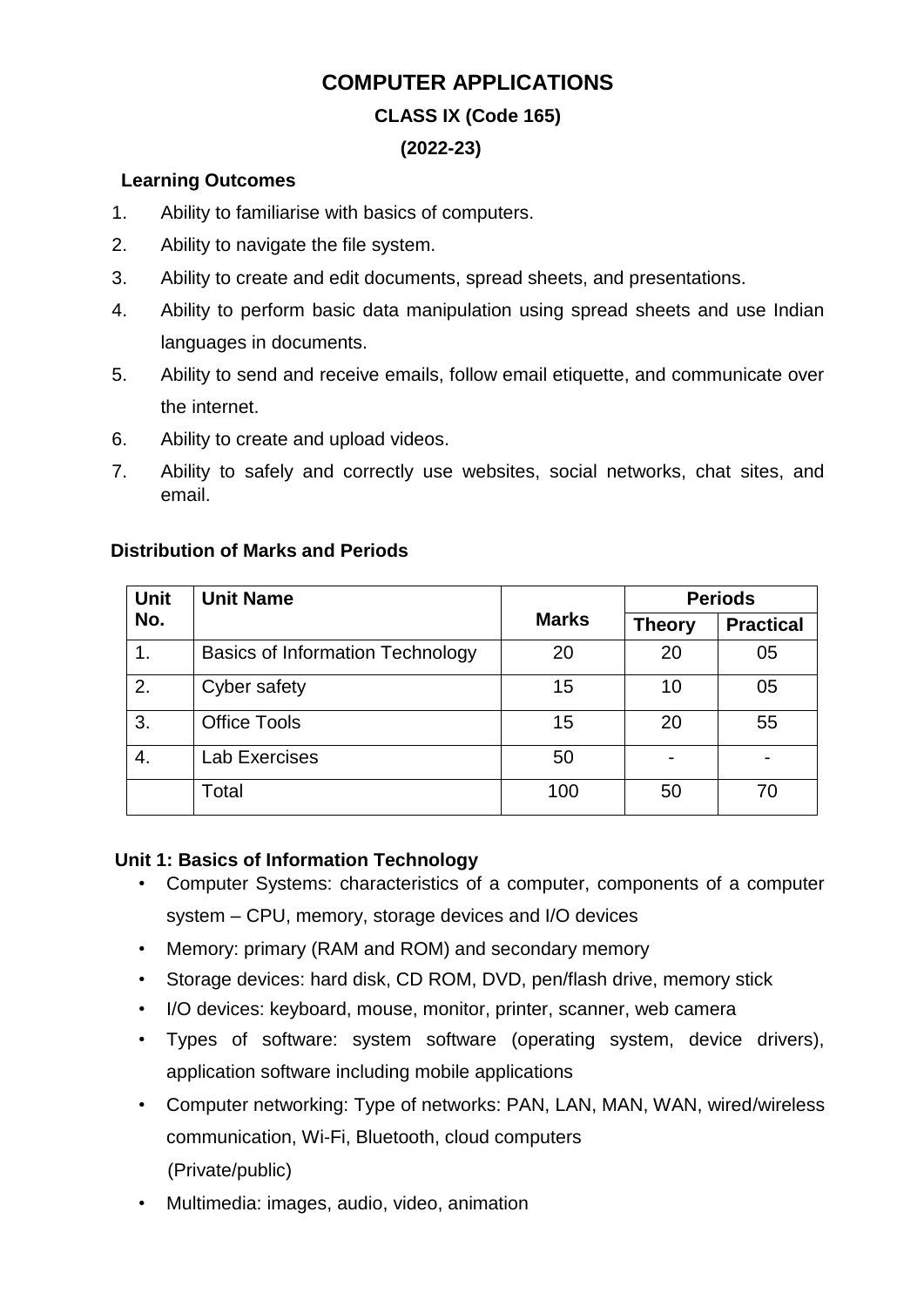### **Unit 2: Cyber-safety**

- Safely browsing the web and using social networks: identity protection, proper usage of passwords, privacy, confidentiality of information, cyber stalking, reporting cybercrimes
- Safely accessing websites: viruses and malware , adware

### **Unit 3: Office tools**

- Introduction to a word processor: create and save a document.
- Edit and format text: text style (B, I, U), font type, font size, text colour, alignment of text. Format paragraphs with line and/or paragraph spacing. Add headers and footers, numbering pages, grammar and spell check utilities, subscript and superscript, insert symbols, use print preview, and print a document.
- Insert pictures, change the page setting, add bullets and numbering, borders and shading, and insert tables – insert/delete rows and columns, merge and split cells.
- Use auto-format, track changes, review comments, use of drawing tools, shapes and mathematical symbols.
- Presentation tool: understand the concept of slide shows, basic elements of a slide, different types of slide layouts, create and save a presentation, and learn about the different views of a slide set – normal view, slide sorter view and hand-outs.
- Edit and format a slide: add titles, subtitles, text, background, and watermark, headers and footers, and slide numbers.
- Insert pictures from files, create animations, add sound effects, and rehearse timings.
- Spreadsheets: concept of a worksheet and a workbook, create and save a worksheet.
- Working with a spreadsheet: enter numbers, text, date/time, series using auto fill; edit and format a worksheet including changing the colour, size, font, alignment of text; insert and delete cells, rows and columns. Enter a formula using the operators  $(+,-,*,')$ , refer to cells, and print a worksheet.
- Use simple statistical functions: SUM (), AVERAGE (), MAX (), MIN (), IF () (without compound statements); embed charts of various types: line, pie, scatter, bar and area in a worksheet.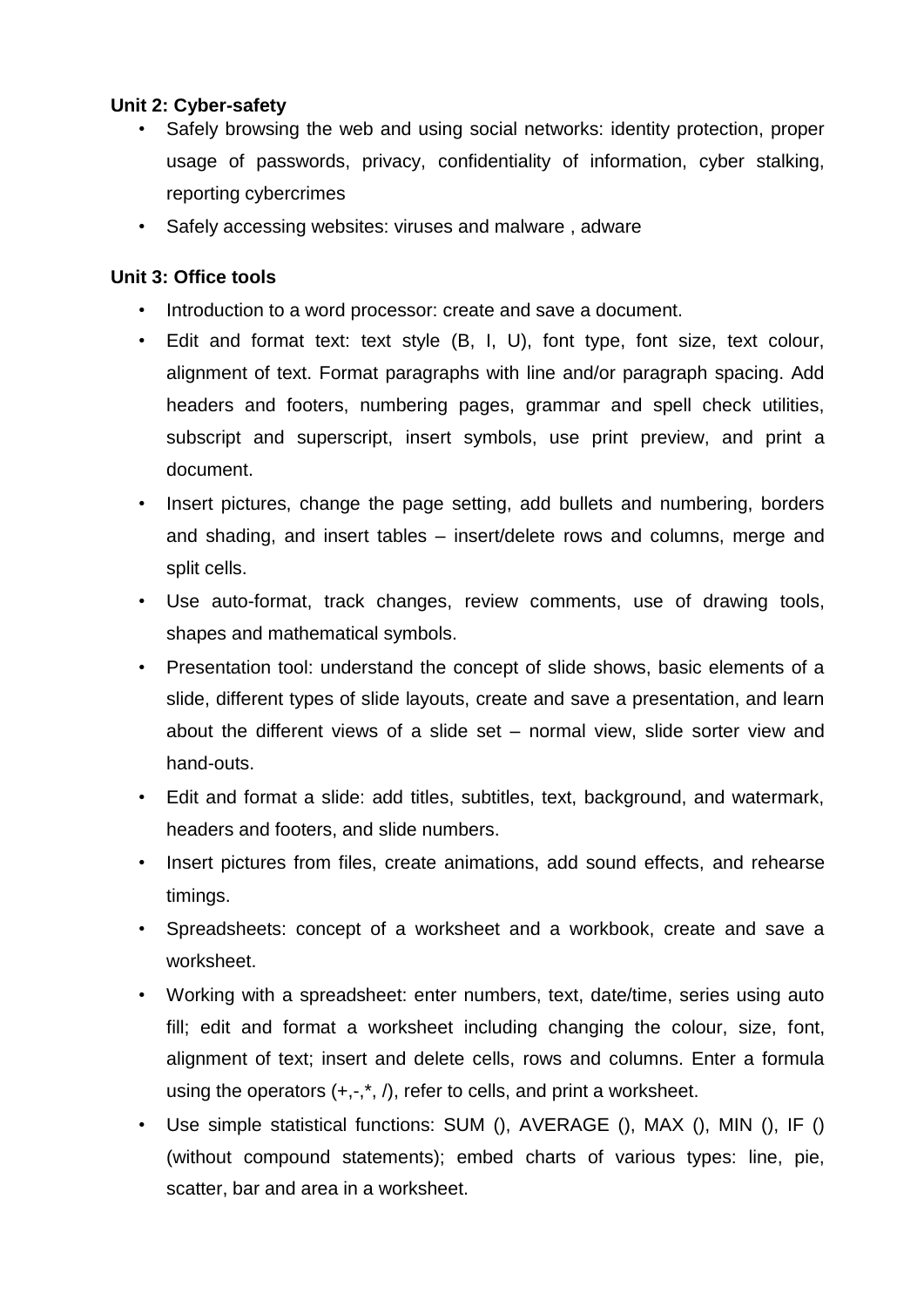## **4. Lab Exercises**

- Browser settings for a secure connection
- Working with the operating system: Navigation of the file system using a mouse and keyboard.
- Word processing: create a text document; create a letter, report, and greeting card.
- Create a text document with figures in it. It should describe a concept taught in another course.
- Discuss the following in a text document about the basic organisation of a computer: CPU, memory, input/output devices, hard disk.
- Create a text document in an Indian language other than English.
- Create a presentation.
- Create a presentation with animation.
- Include existing images/ pictures in a presentation.
- Animate pictures and text with sound effects in a presentation
- Create a simple spreadsheet and perform the following operations: min, max, sum, and average.
- Create different types of charts using a spreadsheet: line, bar, area and pie.

### **Breakup of marks for the Practicals:**

| S.No. | <b>Unit Name</b>                                                          | <b>Marks</b>   |  |
|-------|---------------------------------------------------------------------------|----------------|--|
| 1.    | Lab Test (30 marks)                                                       |                |  |
|       | Word processing                                                           | 10             |  |
|       | Handling spreadsheets                                                     | 10             |  |
|       | Creating presentations                                                    | 10             |  |
| 2.    | Report File + viva (10 marks)                                             |                |  |
|       | Report file:                                                              | 8              |  |
|       | 4 documents each with a word processor,<br>$\bullet$                      |                |  |
|       | spreadsheet, and presentation tool                                        |                |  |
|       | Viva voce (based on the report file)                                      | $\overline{2}$ |  |
| 3.    | Project (that uses most of the concepts that have been learnt) (10 marks) |                |  |
|       | <b>Total Marks</b>                                                        | 50             |  |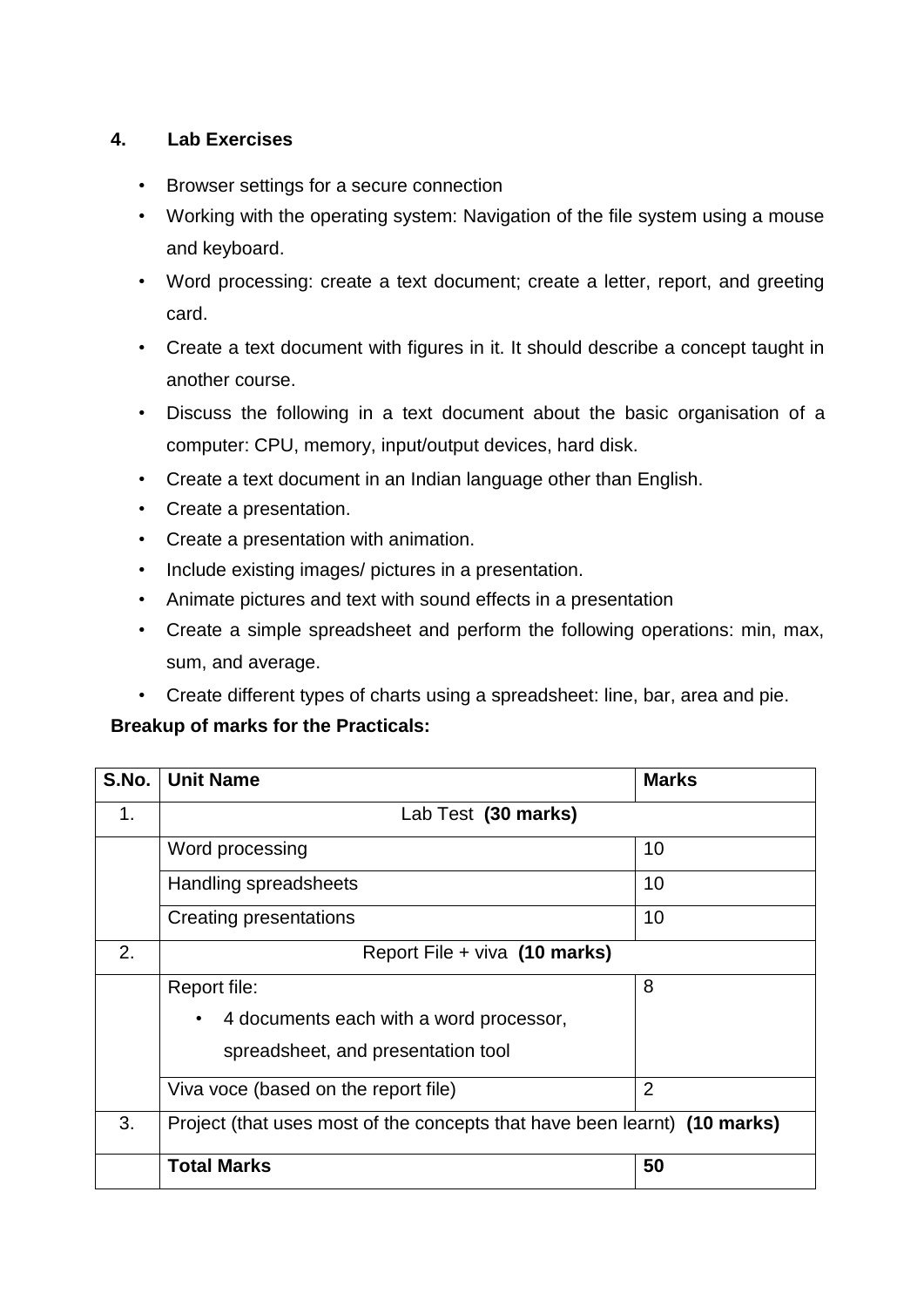# **Computer Applications CLASS X (Code 165)**

### **(2022-23)**

### **Learning Outcomes**

Ability to create a simple website

- 1. Ability to embed images, audio and video in an HTML page
- 2. Ability to use style sheets to beautify the web pages.
- 3. Ability to Interface a web site with a web server and record the details of a user's request.
- 4. Ability to follow basic cyber ethics
- 5. Ability to familiarize with network concepts.

### **Distribution of Marks and Periods**

| <b>Unit</b><br>No. | <b>Unit Name</b>  | <b>Marks</b> | <b>Periods</b> |                  |
|--------------------|-------------------|--------------|----------------|------------------|
|                    |                   |              | <b>Theory</b>  | <b>Practical</b> |
| 1.                 | Networking        | 15           | 17             | 05               |
| 2.                 | <b>HTML</b>       | 25           | 30             | 50               |
| 3.                 | Cyber ethics      | 10           | 08             | 10               |
| 4.                 | <b>Practicals</b> | 50           |                |                  |
|                    | Total             | 100          | 55             | 65               |

### **Unit 1: Networking**

- Internet: World Wide Web, web servers, web clients, web sites, web pages, web browsers, blogs, news groups, HTML, web address, e-mail address, downloading and uploading files from a remote site. Internet protocols: TCP/IP, SMTP, POP3, HTTP, HTTPS. Remote login and file transfer protocols: SSH, SFTP, FTP, SCP, TELNET, SMTP, TCP/IP.
- Services available on the internet: information retrieval, locating sites using search engines and finding people on the net;
- Web services: chat, email, video conferencing, e-Learning, e-Banking, eShopping, e-Reservation, e-Governance, e-Groups, social networking.
- Mobile technologies: SMS, MMS, 3G, 4G.

### **Unit 2: HTML**

• Introduction to web page designing using HTML: create and save an HTML document, access a web page using a web browser.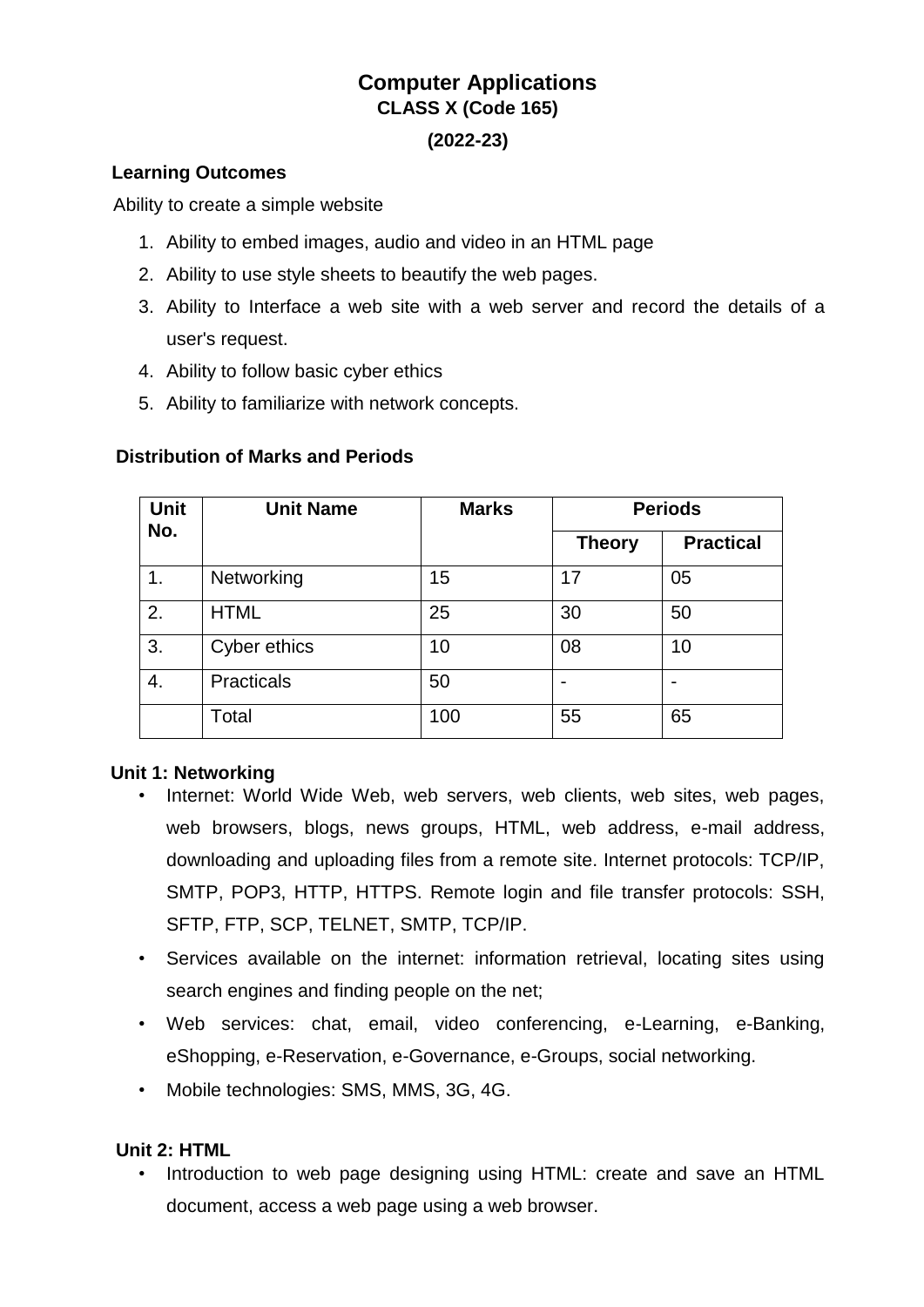- HTML tags: html, head, title, body, (attributes: text, background, bgcolor, link, vlink, alink), *br (break), hr(horizontal rule), inserting comments, h1..h6 (heading), p (paragraph), b (bold), i (italics), u (underline), ul (unordered list), ol (ordered list), and li (list item). Description lists: dl, dt and dd. Attributes of ol (start, type), ul (type).*
- Font tags (attributes: face, size, color).
- Insert images: img (attributes: src, width, height, alt), sup (super script), sub (subscript).
- HTML Forms: Textbox, radio buttons, checkbox, password, list, combobox.
- Embed audio and video in a HTML page.
- Create a table using the tags: table, tr, th, td, rowspan, colspan
- Links: significance of linking, anchor element (attributes: href, mailto), targets.
- Cascading style sheets: colour, background-colour, border-style, margin, height, width, outline, font (family, style, size), align, float.

## **Unit 3: Cyber ethics**

- Netiquettes.
- Software licenses and the open source software movement.
- Intellectual property rights, plagiarism and digital property rights.
- Freedom of information and the digital divide.
- E-commerce: Privacy, fraud, secure data transmission.

### **4. Lab Exercises**

- Create static web pages.
- Use style sheets to enforce a format in an HTML page (CSS).
- Embed pictures, audio and videos in an HTML page.
- Add tables and frames in an HTML page.
- Decorate web pages using graphical elements.
- Create a website using several webpages. Students may use any open source or proprietary tool.
- Work with HTML forms: text box, radio buttons, checkbox, password, list, combo box.
- Write a blog using HTML pages discussing viruses, malware, spam and antiviruses